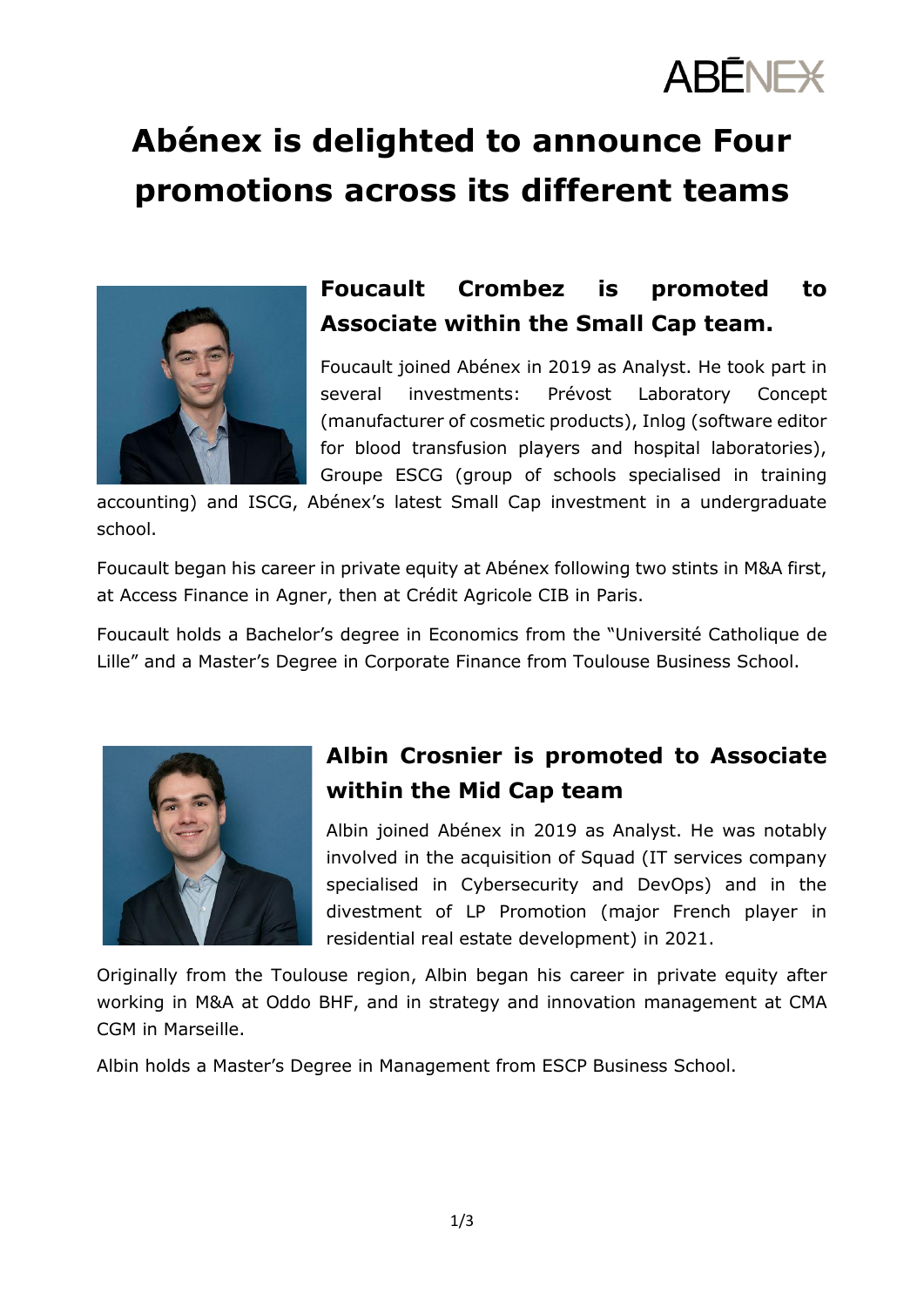



### **Oriane Dintrans is promoted Manager within the Operational team**

Oriane joined Abénex in May 2021 as an Associate.

Since joining the team, she has been responsible for steering the digitalization plan, aiming at accelerating the digital transformation of a portfolio company's product offering. She also contributed to implementing

organizational and operational efficiency improvement projects at two other portfolio companies.

Oriane began her career in strategy and management consulting at Kea & Partners where she supported companies on strategic and operational projects for over five years. She also benefits from experiences in the digitalization of operations at Artcurial (auction house) and Actimage (digital consulting).

Oriane graduated from ESSEC and Ecole du Louvre.



#### **Noémie Thorez is promoted Property Manager within the REIM team**

Noémie joined the team as Accountant in 2017. She is originally from Lille and started her career in accounting in 2009 at Eurisol Montage. She then joined Square Habitat Groupe, formerly NDFI Services, in 2011 in general accounting department, she then joined the real estate

management accounting team in 2014.

In addition to the accounting of the Core + and Abénex Value portfolios she was already managing, Noémie will also be in charge of the Property Management of the real estate portfolio.

Noémie has a 'BTS' degree in Corporate Accounting and Management.